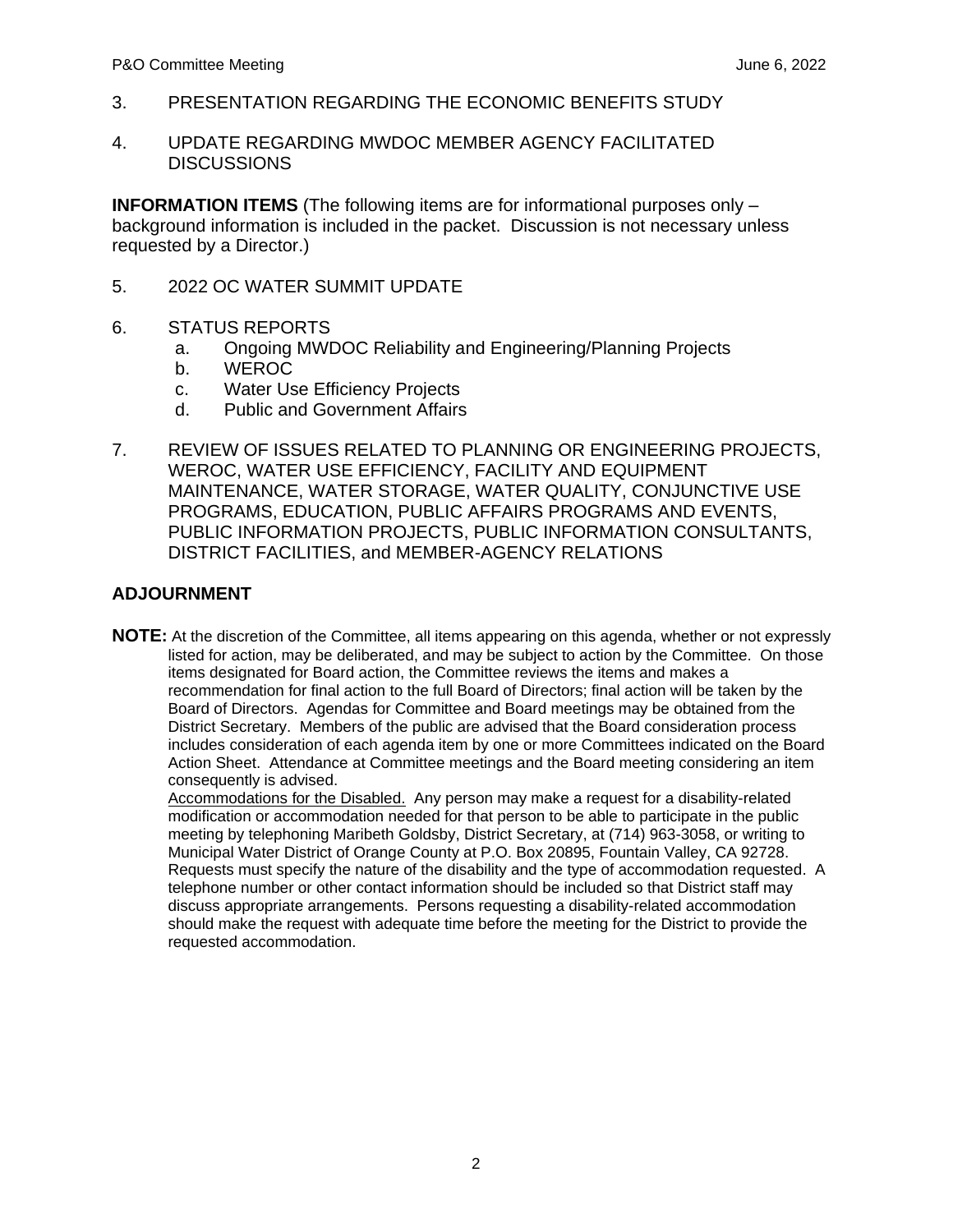MEETING OF THE BOARD OF DIRECTORS OF THE MUNICIPAL WATER DISTRICT OF ORANGE COUNTY Jointly with the **ADMINISTRATION & FINANCE COMMITTEE**

June 8, 2022, 8:30 a.m.

**Due to the current state of emergency related to the spread of COVID-19 and pursuant to Government Code Section 54953(e), MWDOC will be holding this Board and Committee meeting by Zoom Webinar and will be available by either computer or telephone audio as follows:**

**Computer Audio: You can join the Zoom meeting by clicking on the following link:** <https://zoom.us/j/8828665300>

**Telephone Audio: (669) 900 9128 fees may apply (877) 853 5247 Toll-free Webinar ID: 882 866 5300#**

Director Thomas Director Dick

**A&F Committee:** Staff: R. Hunter, J. Berg, H. Chumpitazi, Director Seckel, Chair **H. De La Torre, K. Davanaugh, C. Harris** 

Ex Officio Member: Director Yoo Schneider

MWDOC Committee meetings are noticed and held as joint meetings of the Committee and the entire Board of Directors and all members of the Board of Directors and participate in the discussion. Each Committee has designated Committee members, and other members of the Board are designated alternate committee members. If less than a quotum of the full and is in attendance, the Board meeting will be adjourned for lack of a quorum and the meeting will proceed as a meeting of the Committee with those<br>Committee members and alternate in order the sedance acting as the Committee. Committee members and alternate members Staff: R. H. Ter, J. Ber<br>
H. De La Free, K. Dava<br>
Director Yoo Schneider<br>
Director Yoo Schneider<br>
H. De La Free, K. Dava<br>
Director Yoo Schneider<br>
Heiss than a quotum and the Board of Direct<br>
The Islam a quorum and the Boar

**ROLL CALL**

**PUBLIC COMMENTS** • Public comments on agenda items and items under the jurisdiction of the Committee should be made  $\star$  this time.

**ITEMS RECEIVED TOO LATE TO BE AGENDIZED -** Determine there is a need to take immediate action on item(s) and that the need for action came to the attention of the District subsequent to the posting of the Agenda. (Requires a unanimous vote of the Committee)

**ITEMS DISTRIBUTED TO THE BOARD LESS THAN 72 HOURS PRIOR TO MEETING --** Pursuant to Government Code section 54957.5, non-exempt public records that relate to open session agenda items and are distributed to a majority of the Board less than seventy-two (72) hours prior to the meeting will be available for public inspection in the lobby of the District's business office located at 18700 Ward Street, Fountain Valley, California 92708, during regular business hours. When practical, these public records will also be made available on the District's Internet Web site, accessible at [http://www.mwdoc.com.](http://www.mwdoc.com/)

## **PROPOSED BOARD CONSENT CALENDAR ITEMS**

## 1. TREASURER'S REPORT

- a. Revenue/Cash Receipt Report May 2022
- b. Disbursement Approval Report for the month of June 2022